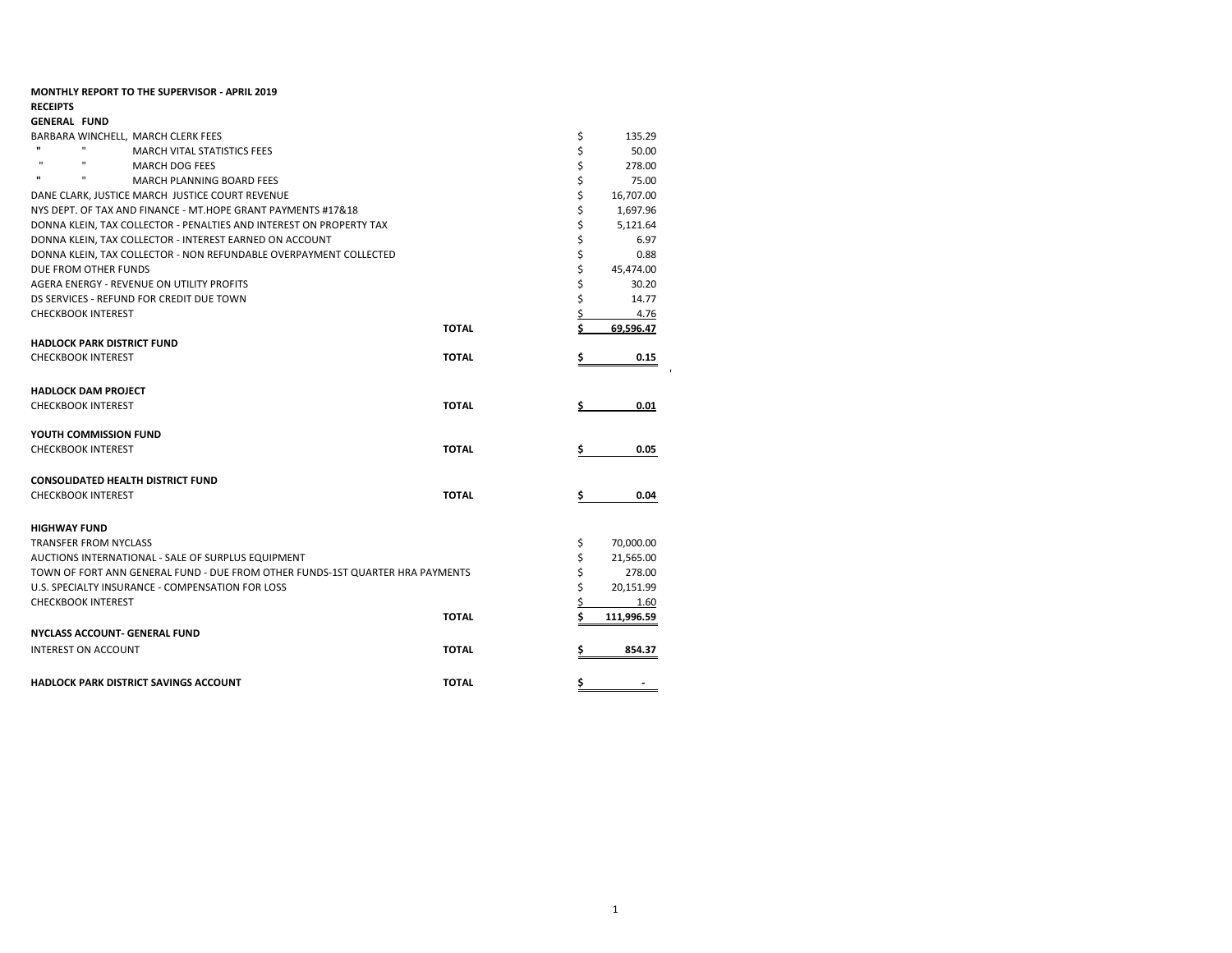| <b>NYCLASS ACCOUNT - HIGHWAY FUND</b>                            |                 |                               |                                 |    |           |
|------------------------------------------------------------------|-----------------|-------------------------------|---------------------------------|----|-----------|
| <b>INTEREST ON ACCOUNT</b>                                       |                 | <b>TOTAL</b>                  | 1,830.74<br>\$                  |    |           |
| <b>LOSAP SAVINGS ACCOUNT</b>                                     |                 |                               |                                 |    |           |
| <b>INTEREST ON ACCOUNT</b>                                       |                 | <b>TOTAL</b>                  | \$<br>0.76                      |    |           |
| <b>MEDICAL REIMBURSEMENT ACCOUNT</b>                             |                 |                               |                                 |    |           |
| <b>CHECKBOOK INTEREST</b>                                        |                 | <b>TOTAL</b>                  | 0.31<br>Ş                       |    |           |
| <b>TRUST &amp; AGENCY FUND</b>                                   | <b>HIGHWAY</b>  | <b>GENERAL</b>                | <b>HADLOCK PARK DISTRICT</b>    |    |           |
| <b>NYS RETIREMENT</b>                                            | \$<br>929.41    | \$<br>486.19                  | \$                              |    |           |
| <b>HEALTH &amp; DENTAL INSURANCE</b>                             | \$10,618.75     | Ś<br>1,217.17                 | \$                              |    |           |
| <b>STATE TAX</b>                                                 | \$1,116.73      | Ś<br>495.68                   |                                 |    |           |
| <b>FEDERAL TAX</b>                                               | \$2,457.00      | Ś<br>1,241.00                 |                                 |    |           |
| <b>FICA</b>                                                      | \$<br>4,091.24  | \$<br>2,129.10                |                                 |    |           |
| DEFFERED COMPENSATION                                            | \$<br>154.18    | \$                            |                                 |    |           |
| <b>CHILD SUPPORT</b>                                             | \$<br>1,200.00  | \$                            |                                 |    |           |
| PAID FAMILY LEAVE                                                | Ś<br>42.54      | Ś<br>6.98                     |                                 |    |           |
| <b>CREDIT UNION</b>                                              | \$<br>1,368.80  | 742.00                        |                                 |    |           |
| AFLAC                                                            | 673.32<br>\$    | 298.08                        |                                 |    |           |
| <b>TOTALS</b>                                                    | \$22,651.97     | 6,616.20                      | \$                              |    |           |
|                                                                  | <b>INTEREST</b> | Ś<br>0.23                     | <b>TOTAL</b><br>\$<br>29,268.40 |    |           |
| <b>DISBURSEMENTS</b>                                             |                 |                               |                                 |    |           |
| <b>GENERAL FUND</b>                                              |                 |                               | <b>HIGHWAY FUND-O/V</b>         |    |           |
| STATE COMPTROLLER - STATE SHARE OF JUSTICE COURT REVENUE         |                 | 11,468.00<br>S.               | ABSTRACT                        | \$ | 488.95    |
| PAYROLL                                                          |                 | 14,334.46<br>S                | <b>HEALTH INSURANCE</b>         |    | 10,197.63 |
| <b>TOWN SHARE FICA</b>                                           |                 | 1,064.55<br>Ś                 | <b>PAYROLL</b>                  |    | 27,787.38 |
| <b>TOWN BOARD EXPENSE</b>                                        |                 | Ś<br>43.90                    | TOWN SHARE FICA                 |    | 2,045.62  |
| ASSESSOR EXPENSE                                                 |                 | Ś<br>2,565.25                 |                                 |    | 40,519.58 |
| <b>CENTRAL COMMUNICATIONS</b>                                    |                 | Ś<br>314.97                   | <b>HIGHWAY FUND - T/W</b>       |    |           |
| <b>ATTORNEY EXPENSE</b>                                          |                 | \$<br>2,046.00                | <b>ABSTRACT</b>                 | \$ | 19,176.90 |
| UNALLOCATED INSURANCE EXPENSE                                    |                 | Ś<br>415.00                   | BAN-PRINCIPAL PAYMENT           | Ś  | 23,666.66 |
| PLANNING BOARD EXPENSE                                           |                 | \$<br>844.11                  | <b>BAN-INTEREST PAYMENT</b>     | \$ | 665.03    |
| UNEMPLOYMENT INSURANCE                                           |                 | \$<br>68.42                   |                                 |    | 43,508.59 |
| SUPERVISORS EXPENSE                                              |                 | Ś<br>837.06                   |                                 |    |           |
| TAX COLLECTORS EXPENSE                                           |                 | \$<br>501.03                  | <b>TOTAL HIGHWAY</b>            |    | 84,028.17 |
| TOWN OF FORT ANN HIGHWAY FUND - DUE FOR HRA PAYMENTS 1ST QUARTER |                 | Ś<br>278.00                   |                                 |    |           |
| <b>CENTRAL MAILINGS</b>                                          |                 | \$<br>255.20                  | <b>TRUST &amp; AGENCY FUND</b>  |    |           |
| <b>ENGINEER</b>                                                  |                 | Ś<br>$\overline{\phantom{a}}$ | <b>FICA</b>                     | \$ | 6,220.34  |
| SAFETY INSPECTION EXPENSE                                        |                 | \$<br>111.46                  | <b>STATE TAX</b>                |    | 1,612.41  |
| FIRE COMPANY - FUEL                                              |                 | \$<br>133.42                  | <b>FEDERAL TAX</b>              |    | 3,698.00  |
| DOG CONTROL EXPENSE                                              |                 | Ś<br>263.14                   | <b>HEALTH INSURANCE</b>         |    | 11,835.92 |
| <b>STREET LIGHTS</b>                                             |                 | Ś<br>137.50                   | <b>CREDIT UNION</b>             |    | 2,110.80  |
| HIGHWAY SUPT. EXPENSE                                            |                 | 423.40                        | <b>CHILD SUPPORT</b>            |    | 1,200.00  |
| TOWN CLERKS EXPENSE                                              |                 | 994.75                        | AFLAC                           |    | 971.40    |
| <b>HEALTH INSURANCE</b>                                          |                 | 1,096.85                      | RETIREMENT                      |    |           |
| <b>BUILDINGS EXPENSE</b>                                         |                 | 2,383.31                      | DEFFERRED COMP.                 |    | 154.18    |
|                                                                  | <b>TOTAL</b>    | 40.579.78                     | <b>TOTAL</b>                    | Ś  | 27.803.05 |

**TOTAL \$ 40,579.78 TOTAL \$ 27,803.05**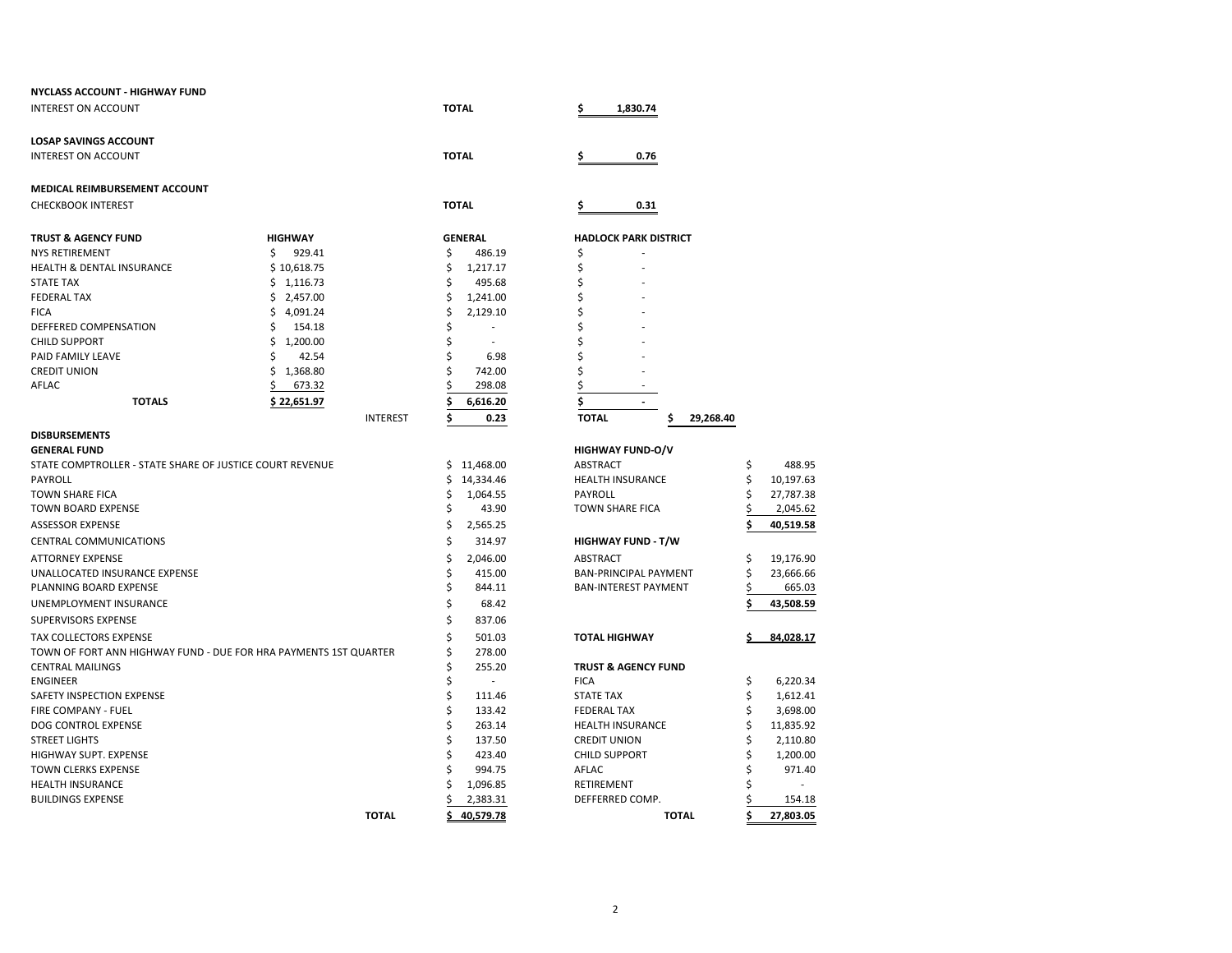| <b>HADLOCK PARK DISTRICT</b>                 | <b>TOTAL</b> | \$              |
|----------------------------------------------|--------------|-----------------|
| <b>HADLOCK DAM PROJECT</b>                   | <b>TOTAL</b> | \$              |
| YOUTH COMMISSION FUND                        | <b>TOTAL</b> | \$              |
| <b>CONSOLIDATED HEALTH</b>                   | <b>TOTAL</b> | \$              |
| <b>NYCLASS ACCOUNT - GENERAL FUND</b>        | <b>TOTAL</b> |                 |
| <b>HADLOCK PARK DISTRICT SAVINGS ACCOUNT</b> |              |                 |
| DUE TO OTHER FUNDS                           | <b>TOTAL</b> | 45,474.00<br>\$ |
| <b>NYCLASS ACCOUNT - HIGHWAY FUND</b>        |              |                 |
| TRANSFER TO HIGHWAY CHECKING ACCOCUNT        | <b>TOTAL</b> | \$70,000.00     |
| <b>LOSAP SAVINGS ACCOUNT</b>                 | <b>TOTAL</b> |                 |
| <b>MEDICAL REIMBURSEMENT ACCOUNT</b>         |              |                 |
| AC TRANSFER TO CDPHP SETTLEMENTS             | <b>TOTAL</b> | \$<br>3,952.87  |